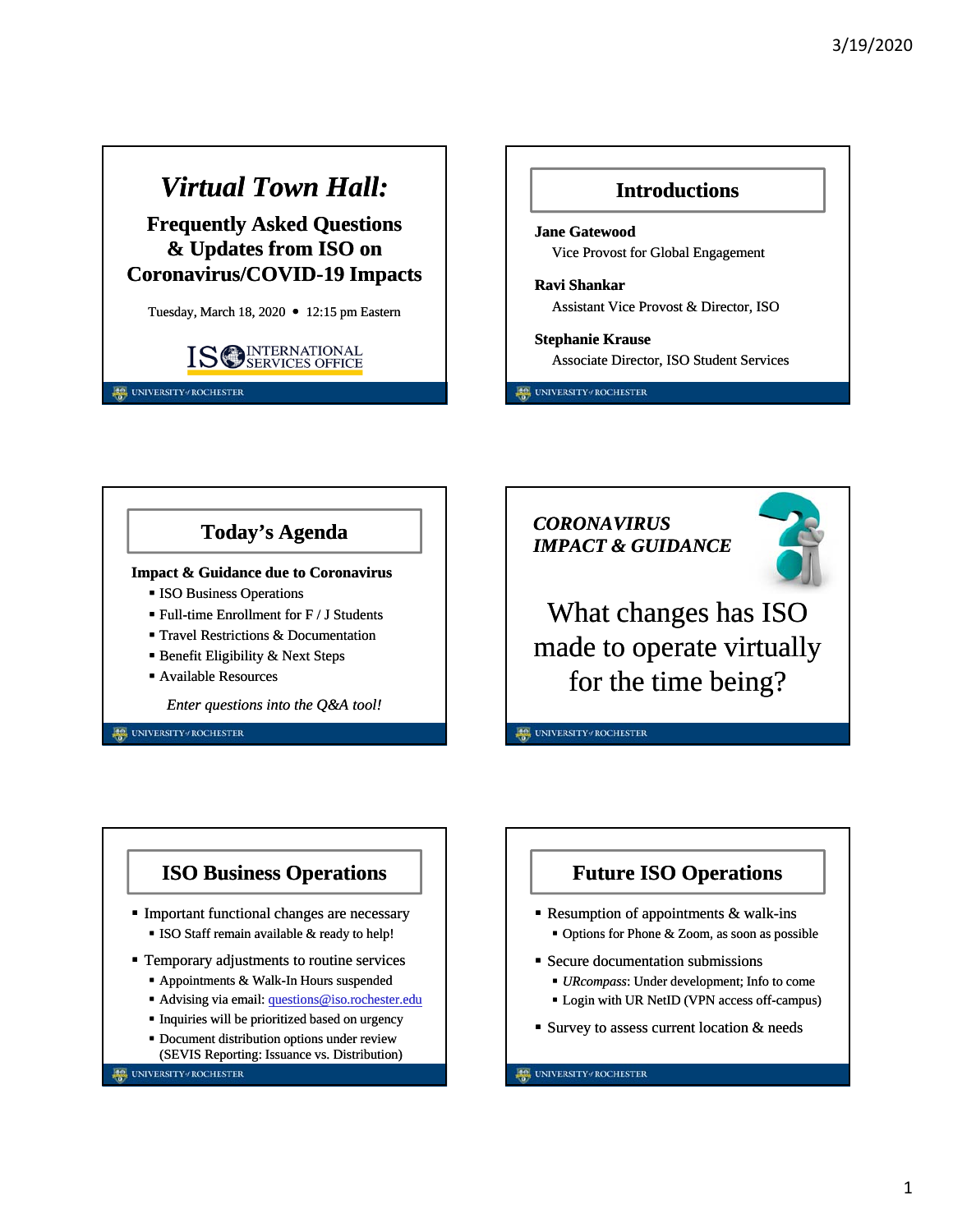*CORONAVIRUS IMPACT & GUIDANCE*



Is it a problem for F-1 & J-1 students to take classes online?

UNIVERSITY#ROCHESTER



*CORONAVIRUS IMPACT & GUIDANCE* Will I be able to return to UR for Fall 2020? UNIVERSITY#ROCHESTER



UNIVERSITY#ROCHESTER

*CORONAVIRUS IMPACT & GUIDANCE*

UNIVERSITY#ROCHESTER



Do I need a new travel signature? What if my visa is expiring?

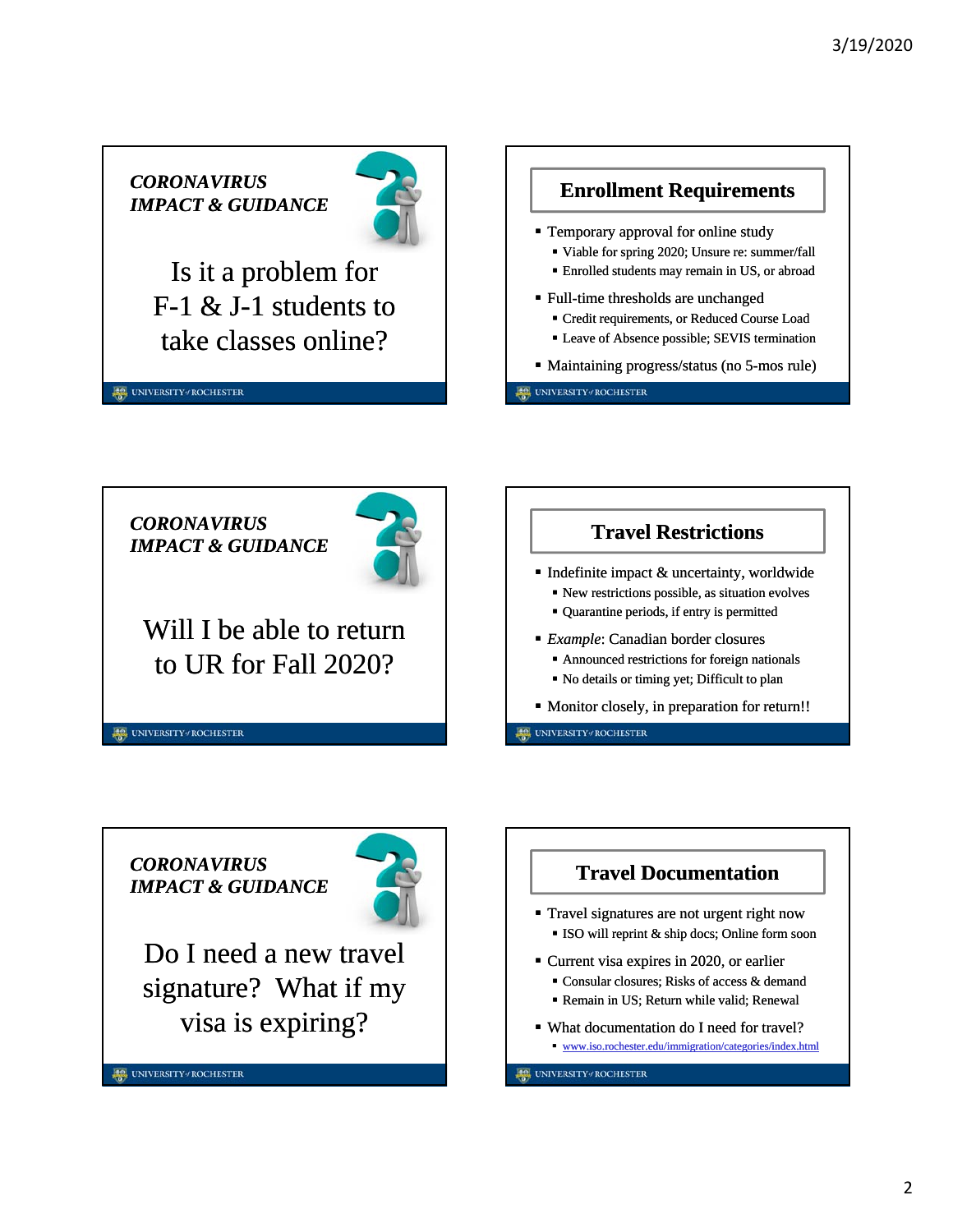## **F-1 Students**

Eligibility for the F-1 Student category is based on admission to a qualified institution and demonstrated<br>ability to meet the financial expenses on your intended study. The University of Rochester is able to issue<br>documen Student programs

#### **Travel Permissions & Required Documentation**

Students attending a new program of study are permitted to enter the United States up to 30 days before<br>the start date listed on the 1-20, to allow for time to get settled at the school prior to the start of dasses. This<br> es. This F-1 travel documentation includes:

- Passport, valid 6 months into the future
- · Original Form I-20, endorsed by the ISO each academic year
- wing full-time enrollment
- Visited F-1 visa stamp (excluding **Canadian citizens)**<br>- Proof of financial support, as listed on the I-20<br>- Admission letter or UR transcript showing full-time<br>- I-901 SEVIS Fee receipt

UNIVERSITY#ROCHESTER

*CORONAVIRUS IMPACT & GUIDANCE*



Can I still obtain US work permissions? Do I need to notify ISO?

UNIVERSITY / ROCHESTER

## **Benefit Eligibility**

- F-1 Curricular Practical Training (CPT)
	- Authorized remotely; Monitor company policy
- F-1 Optional Practical Training (OPT)
	- Apply prior to departure, or remain in US!
	- Coordination with ISO/employer, given limits
- Recent Graduates on OPT/STEM
	- Discuss & document any work adjustments

UNIVERSITY#ROCHESTER

## **Other Transitions**

- **SEVIS Immigration Transfers** 
	- Remains viable, with proof of admission
	- Confirm policy/operations with new school
- **Leave of Absence & SEVIS Termination**  Spring enrollment; Summer vacation; Fall?
	- Return requires new record  $&$  documents
- Contact ISO, especially in coming weeks

UNIVERSITY#ROCHESTER